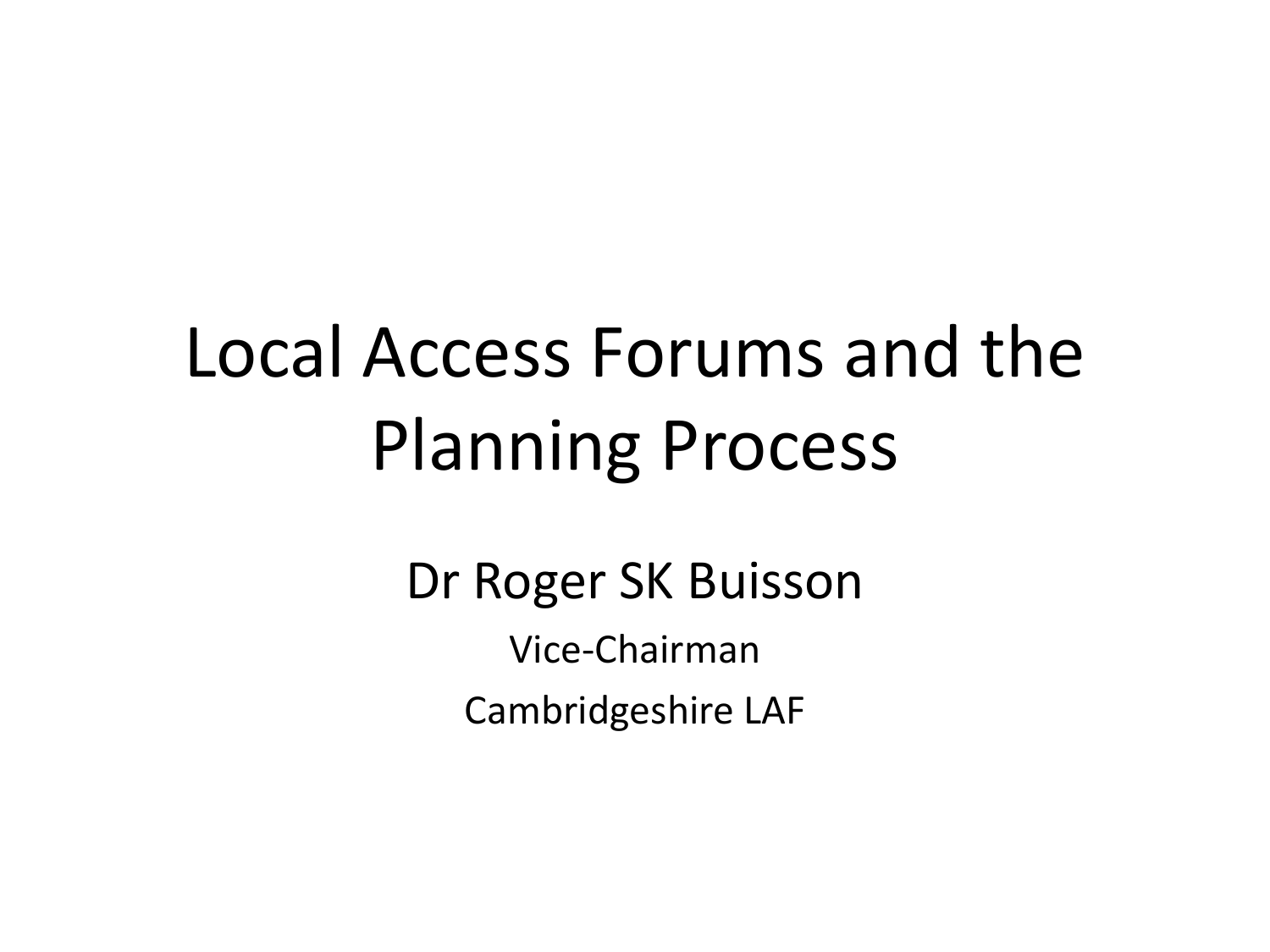# **Objective**

To share experience with other LAF members of:

- The extent to which local planning authorities provide appropriate protection for public rights of way and access land as part of their strategic plan making and when making individual development planning decisions
- The role that LAFs can play in advising local planning authorities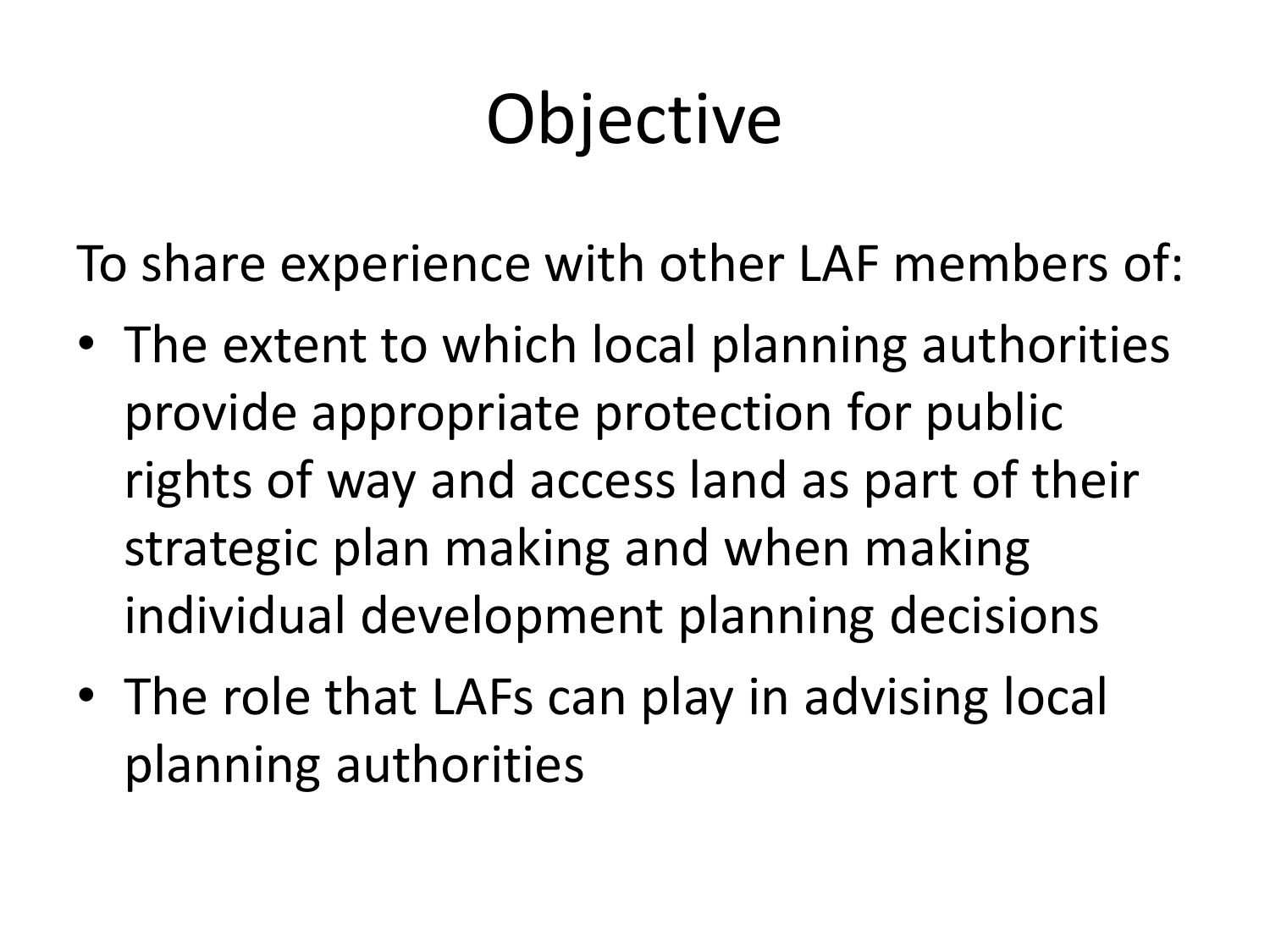#### Outcome

LAF members will:

- Have exchanged examples of best practice
- Leave the conference with some ideas as to how they can take action to seek an improvement in the performance of the local planning authorities within their LAF area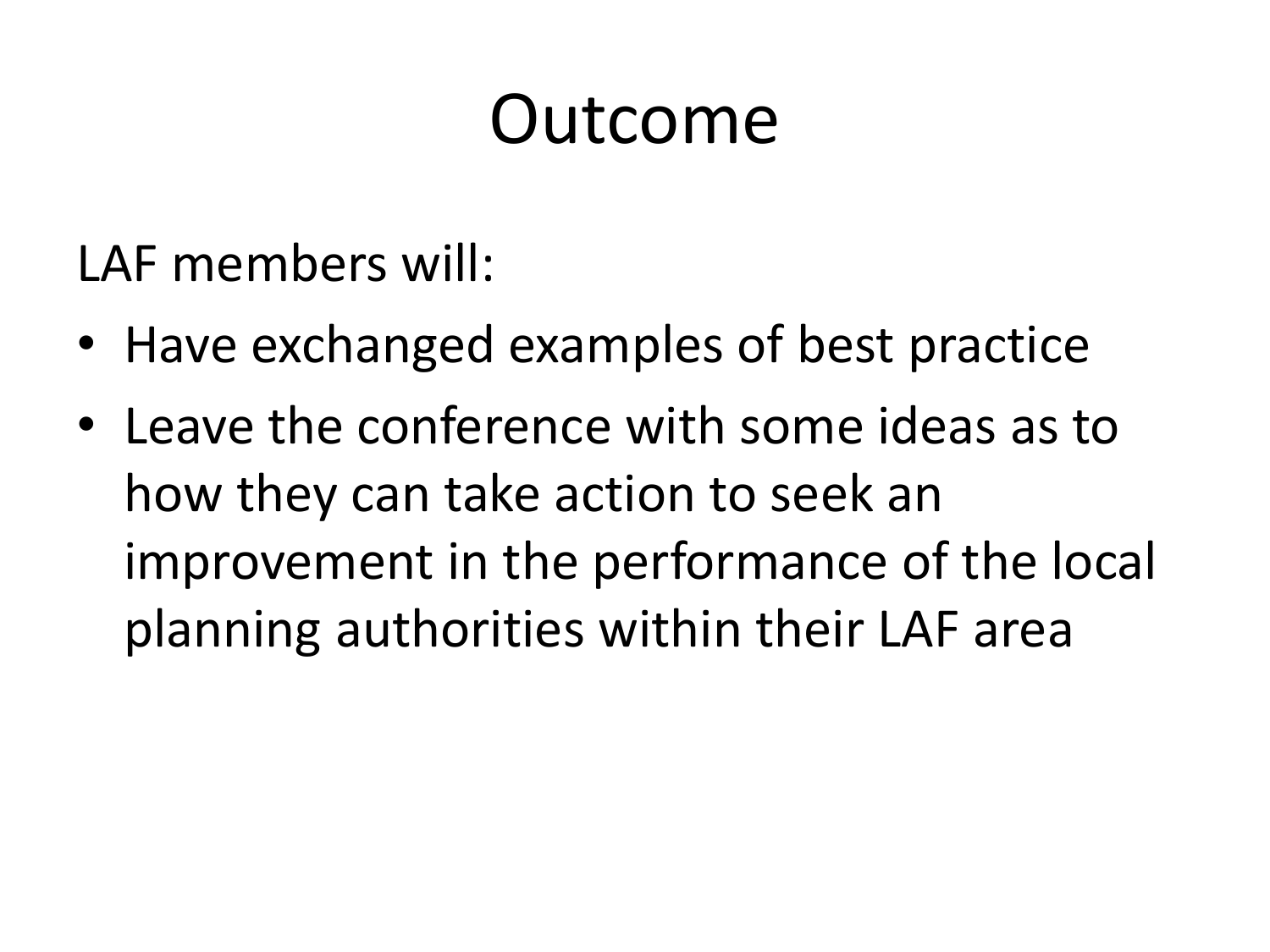# The planning system

- 'Plan led':
- The local planning authority plan: Now the Local Plan

[Back to the future, replaces LDF – Core Strategy, Site Specific, SPDs]

• In most areas the planning authority is not the highways authority (your appointing authority). Exceptions are 'county planning issues' and where there is a unitary authority. Issues of split responsibilities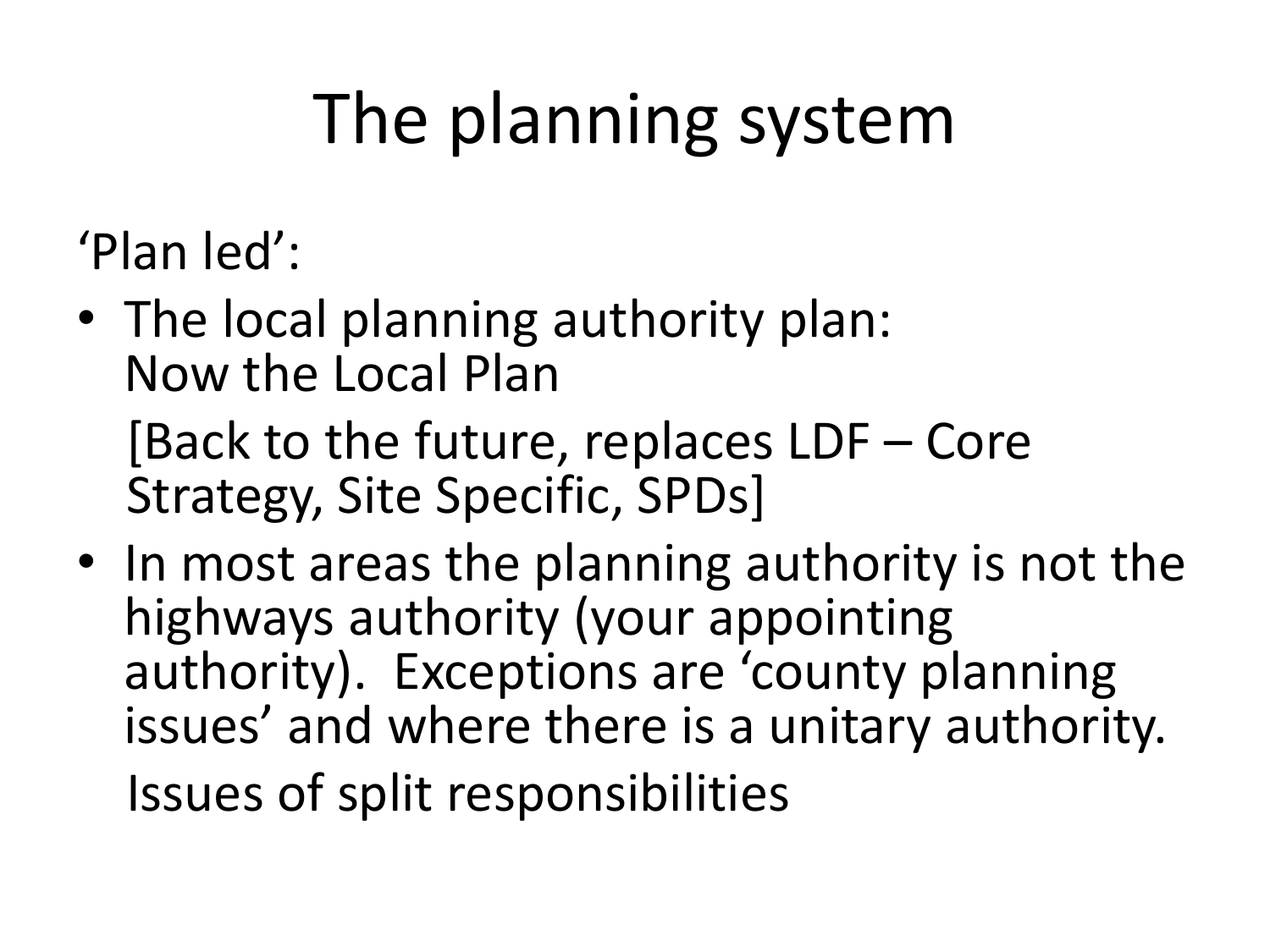## The planning system

Decisions taken outside the local planning process:

- National policies (NPPF<sup>\*</sup>) override in the absence of an up to date Local Plan
- Nationally Significant Infrastructure [moves toward bringing in nationally insignificant developments]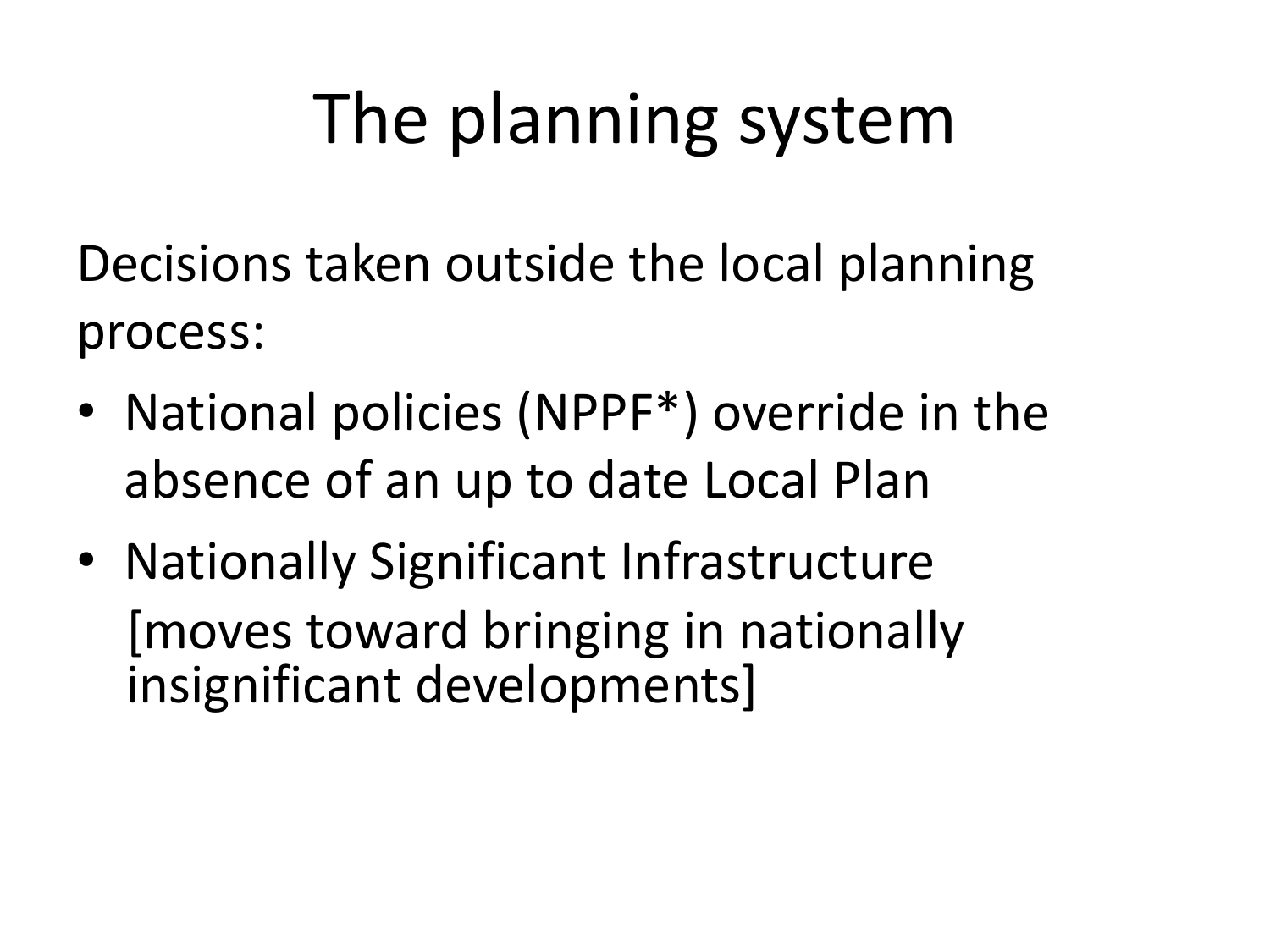#### \* National Planning Policy Framework

Paragraph 75.

• Planning policies should protect and enhance public rights of way and access. Local authorities should seek opportunities to provide better facilities for users, for example by adding links to existing rights of way networks including National Trails.

This is better than many local planning policies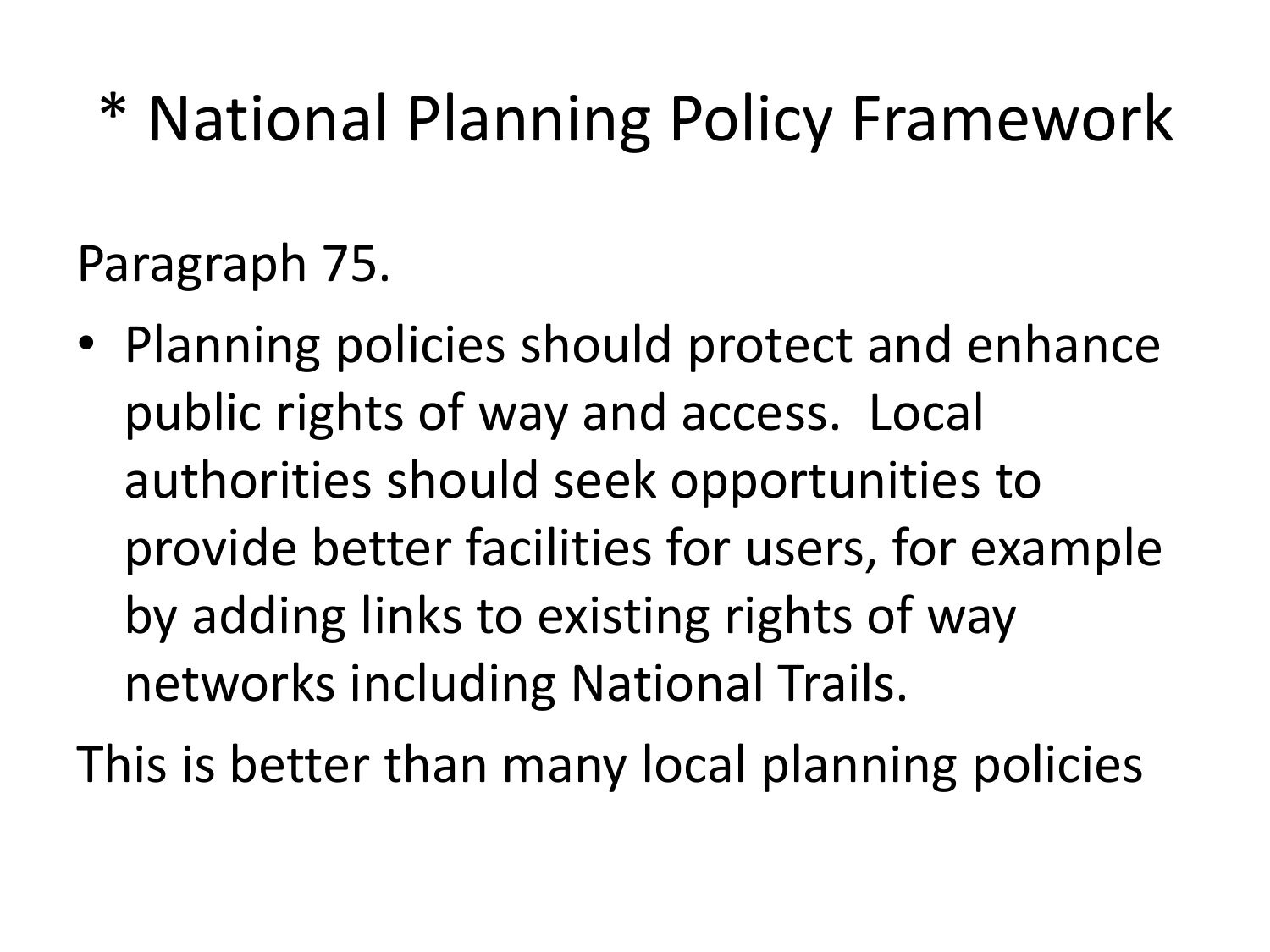#### LAF experience

- Cambridgeshire LAF
- East of England Regional meetings
- Your experience Loss of PRoWs as a result of planning decisions Protective policies in Local Plans Proactive policies e.g. green infrastructure Actions by appointing authority Support from appointing authority Support from NE